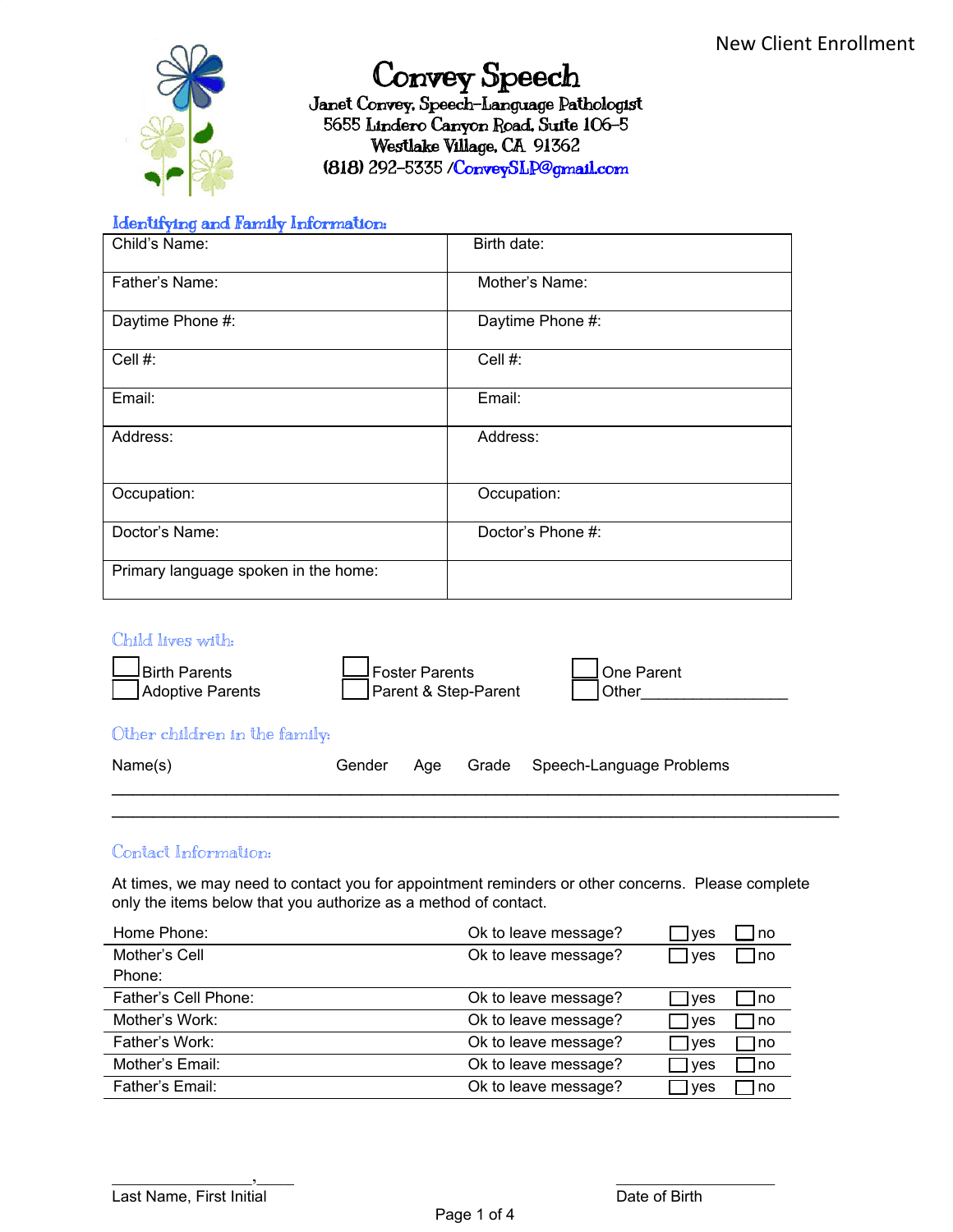### Release of Information:

Written records and verbal information cannot be shared with another party without the written consent of the client's parent, except under special circumstances required by law. It is the policy of Convey Speech not to release any information about a client without a signed release of information.

I, authorize the mutual exchange of confidential information between Convey Speech and the agencies listed below.

|                                                                                                                                                                                                                                | Date:  |                |
|--------------------------------------------------------------------------------------------------------------------------------------------------------------------------------------------------------------------------------|--------|----------------|
| Relationship to client: Network and Container the Container and Containing the Relationship of the Containing Superior and Containing the Containing Superior and Containing the Containing Superior and Containing Superior a |        |                |
| Child's Name:                                                                                                                                                                                                                  |        | Date of Birth: |
| Doctor:                                                                                                                                                                                                                        | Email: | Phone #:       |
| School:                                                                                                                                                                                                                        | Email: | Phone #:       |
| Agency:                                                                                                                                                                                                                        | Email: | Phone #:       |
| Service Providers:                                                                                                                                                                                                             | Email: | Phone #:       |
| Service Providers:                                                                                                                                                                                                             | Email: | Phone #:       |
| Other:                                                                                                                                                                                                                         | Email: | Phone #:       |

# Consent to be photographed/videotaped:

I, \_\_\_\_\_\_\_\_\_\_\_\_\_\_\_\_\_\_\_\_\_\_\_\_\_\_\_\_\_, authorize Convey Speech to photograph and/or videotape my child, \_\_\_\_\_\_\_\_\_\_\_\_\_\_\_\_\_\_\_, as part of participation in speech-language therapy.

Signed:\_\_\_\_\_\_\_\_\_\_\_\_\_\_\_\_\_\_\_\_\_\_\_\_\_\_\_\_\_ Date:\_\_\_\_\_\_\_\_\_\_\_\_\_\_\_\_\_\_\_\_\_\_\_\_

Relationship to client: \_\_\_\_\_\_\_\_\_\_\_\_\_\_\_\_\_\_\_\_\_\_\_\_\_\_\_\_\_\_\_\_\_

# Appointments/Cancellation Policy:

Please arrive at your appointment on time. If the therapy door is closed, please indicate your presence by turning on the Janet Convey light switch located near the front door.

Sessions are 25 or 45 minutes in length beginning at the scheduled appointment time.

We require 24 hours notice of all cancellations. Clients will be billed for all appointments missed if at least 24 hours cancellation notice is not received via email  $(ConveySLP@gmail.com)$  $(ConveySLP@gmail.com)$  $(ConveySLP@gmail.com)$  or phone message at (818) 292-5335. Leniency is given to family emergencies and illness. Professional relationship may be discontinued as a result of excessive cancellations.

Signed:\_\_\_\_\_\_\_\_\_\_\_\_\_\_\_\_\_\_\_\_\_\_\_\_\_\_\_\_\_ Date:\_\_\_\_\_\_\_\_\_\_\_\_\_\_\_\_\_\_\_\_\_\_\_\_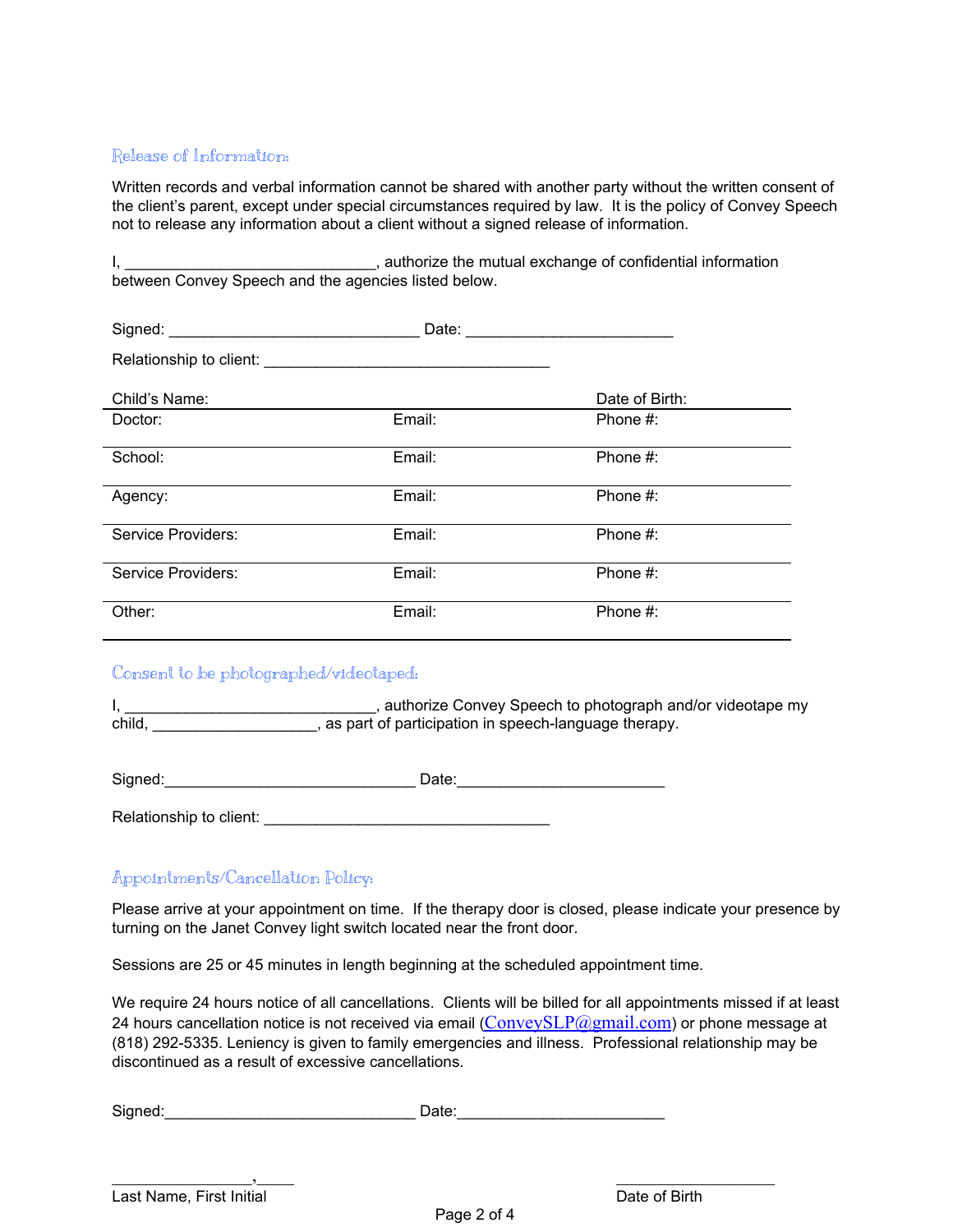# Credit Card Authorization Form

| Child's Name:                                                                                                                                                                                                                                                                                                                                     |                                                             |  |
|---------------------------------------------------------------------------------------------------------------------------------------------------------------------------------------------------------------------------------------------------------------------------------------------------------------------------------------------------|-------------------------------------------------------------|--|
| <b>Credit Card Information</b>                                                                                                                                                                                                                                                                                                                    |                                                             |  |
| Name as it appears<br>on the card:                                                                                                                                                                                                                                                                                                                |                                                             |  |
| Credit Card Type:                                                                                                                                                                                                                                                                                                                                 | <b>VISA</b><br>Mastercard<br>Discover Card American Express |  |
| Card Number:                                                                                                                                                                                                                                                                                                                                      |                                                             |  |
| CVV:                                                                                                                                                                                                                                                                                                                                              |                                                             |  |
| <b>Expiration Date:</b>                                                                                                                                                                                                                                                                                                                           |                                                             |  |
| <b>Billing Information</b>                                                                                                                                                                                                                                                                                                                        |                                                             |  |
| <b>Street Address:</b>                                                                                                                                                                                                                                                                                                                            |                                                             |  |
| City:                                                                                                                                                                                                                                                                                                                                             |                                                             |  |
| State:                                                                                                                                                                                                                                                                                                                                            |                                                             |  |
| Zip Code:                                                                                                                                                                                                                                                                                                                                         |                                                             |  |
| Phone Number:                                                                                                                                                                                                                                                                                                                                     |                                                             |  |
| Email Address:                                                                                                                                                                                                                                                                                                                                    |                                                             |  |
| I authorize Convey Speech to charge my credit card for speech and language services provided<br>to my child. I understand that I will be billed after each therapy session and for all appointments<br>missed if at least 24-hour cancellation notice is not received via email (ConveySLP@gmail.com)<br>or text/phone message at (818) 292-5335. |                                                             |  |
| Date:                                                                                                                                                                                                                                                                                                                                             |                                                             |  |
| Signature:                                                                                                                                                                                                                                                                                                                                        |                                                             |  |
| Printed Name:                                                                                                                                                                                                                                                                                                                                     |                                                             |  |
| Thank you.                                                                                                                                                                                                                                                                                                                                        |                                                             |  |